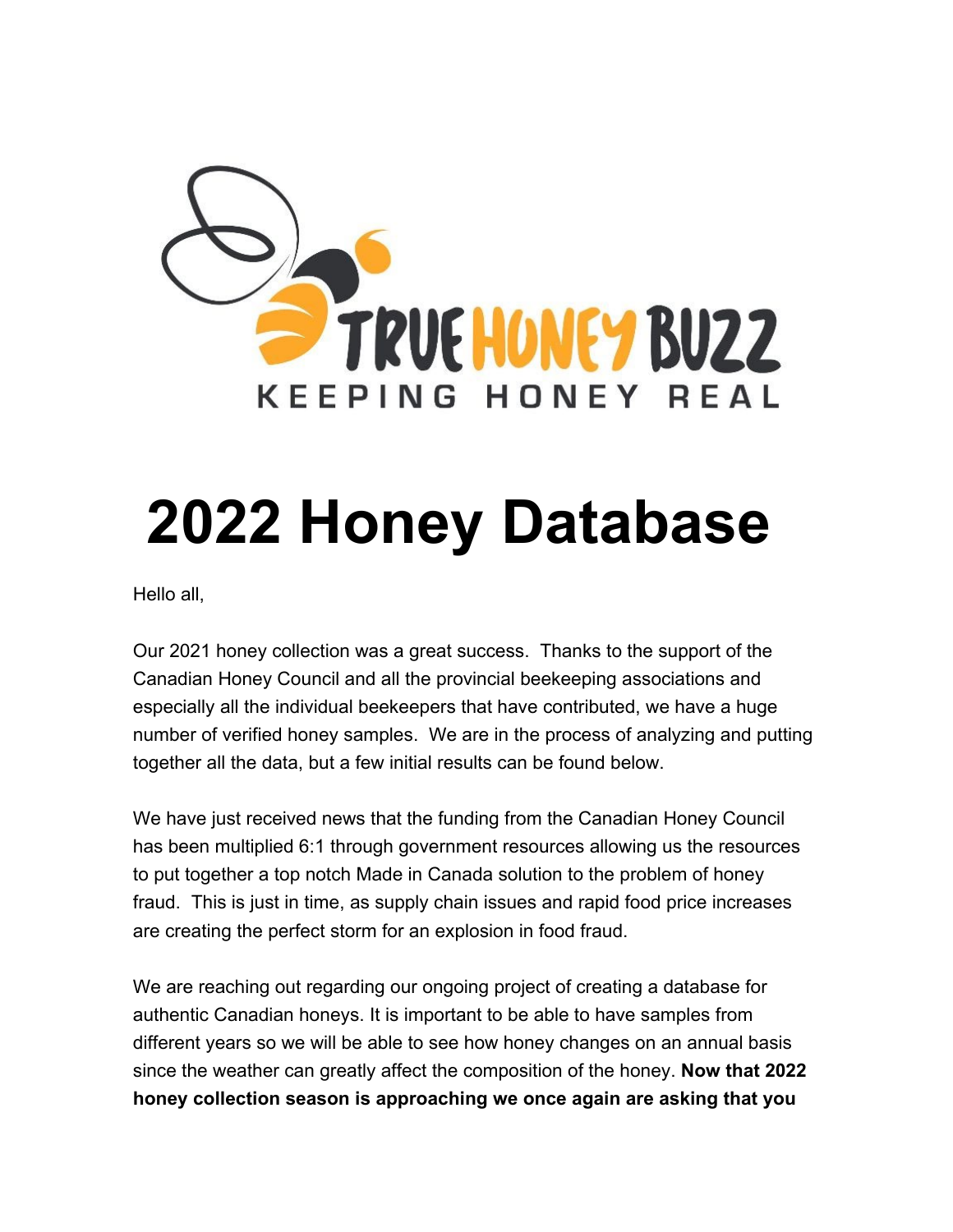**help us to gather more authentic, traceable honey samples. For more info or to get sampling jars, labels and instructions email us at** 

[samples@truehoney.buzz](mailto:samples@truehoney.buzz)



Here is a video from our YouTube channel detailing who we are, and why our goal to help eliminate honey fraud is so important.